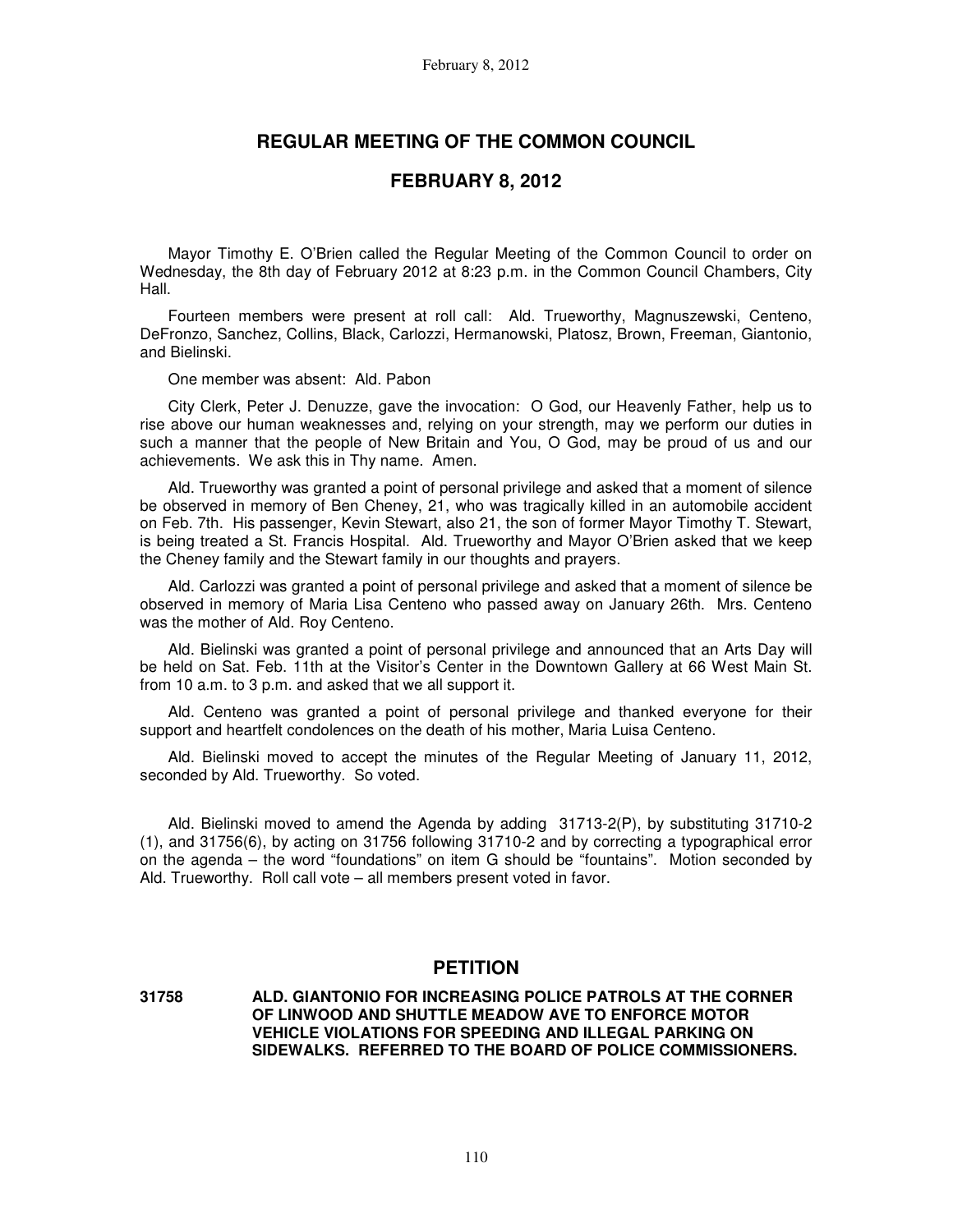Ald. Bielinski moved to adopt the Consent Agenda, seconded by Ald. Trueworthy. Roll call vote – all members present voted in favor. Approved February 17, 2012 by Timothy E. O'Brien, Mayor.

# **CONSENT AGENDA**

# **CITY CLERK**

### **31741 RE: CLAIMS FOR INJURIES AND/OR PROPERTY DAMAGE**

To His Honor, the Mayor, and the Common Council of the City of New Britain: the undersigned beg leave to report the following:

### CLAIMANTS NAME

- Arbour, Edward & Genevieve
- Nunez, Jose by his Atty. Richard L. Zayas

Peter J. Denuzze City Clerk

# **CITY PLAN**

### **31713-1 RE: CERTIFICATION OF LOCATION – MOTOR VEHICLE GENERAL REPAIRER'S/DEALER'S LICENSE AT 812 STANLEY ST.**

To His Honor, the Mayor, and the Common Council of the City of New Britain: the undersigned beg leave to report the following:

| APPLICANT: | Andrzej Maslinski for RAM Auto Works, LLC |
|------------|-------------------------------------------|
| ADDRESS:   | 812 Stanley Street                        |
| ZONE:      | I-2 (General Industry)                    |

BACKGROUND: The applicant is requesting a certificate of location approval in order to obtain state Department of Motor Vehicles licensing for used auto sales and general repairer's operations. The subject property is situated on the western side of Stanley Street, a short distance south of East Main Street. The area is zoned I-2, general industry, which permits auto sales and automotive repair operations by right. This current application is requested for a change in ownership.

FINDINGS: The site plan accompanying this application shows the subject property is approximately 10,000 square feet in area and is occupied by a small, 4-bay repair building, which has a floor space that is approximately 2,160 square feet in area. The site plan shows a total of 12 parking spaces, consisting of two (2) employee spaces, two (2) sales display spaces and a total of eight (8) customer spaces, including the required handicapped space.

This site was previously approved for DMV licensing for auto repair and used motor vehicle sales under Common Council Petition #29300 in September 2006, despite a negative recommendation from the City Plan Commission, which felt that the site was too small and overcrowded for the business operations being proposed. The applicant recently obtained a variance approval for zoning restrictions that were adopted in 2008, subsequent to this property's original licensing. The variances related specifically to the new requirements for screening and landscaping and for number of required off-street parking spaces. Under current standards, a total of 17 spaces would be needed for a business that has four (4) repair bays (three (3) parking spaces per bay required) plus sales operations (one (1) space required for each sales vehicle), plus a minimum of five (5) spaces for any business having auto sales on-site).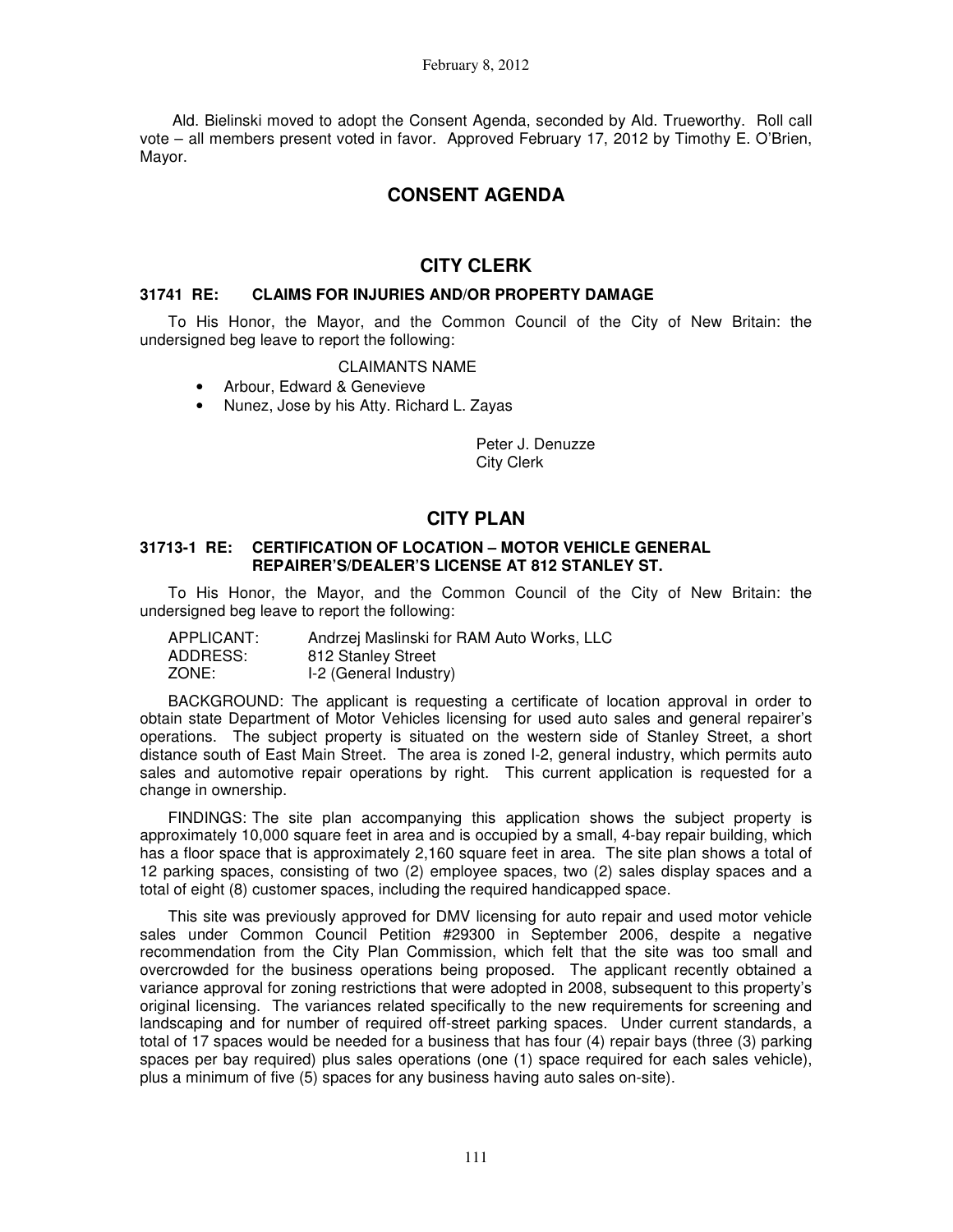The site is bordered by Route 9 to the west, on both the south and north sides by two other auto repair and/or sales businesses at 804 and 924 Stanley Street. The I-2 general industryzoning district permits auto sales and repair by right, subject to the supplemental regulations of subsection 230-170-10 through 230-170-70, which were adopted in 2008.

CONCLUSION: The site is properly zoned for auto repair and sales and has been licensed and used for motor vehicle sales and repairs for more than five years, and it is situated between two similar auto related businesses. The site is smaller and more intensively utilized than would normally be permitted under current regulations. However, auto repair and sales business has operated successfully at this location and the parking layout is to city standard and the spaces are arranged so as to not require backing over the sidewalk or into the street.

RECOMMENDATION: Given the history of use on this site and the character of its surroundings, the City Plan Commission staff has no objections to the granting of a certificate of location approval to the new operator for used auto sales and general repairer's operations for this property, subject to them limiting sales vehicle display to no more than the two spaces depicted on the submitted plan.

> Kenneth A. Malinowski, Director Department of Municipal Development

## **OFFICE OF THE CORPORATION COUNSEL**

#### **31742 RE: NATIONWIDE MUTUAL INSURANCE COMPANY-DABKOWSKI- V. CITY OF NEW BRITAIN**

To His Honor, the Mayor, and the Common Council of the City of New Britain: the undersigned beg leave to report the following:

RESOLVED, By the Common Council of the City of New Britain that the sum of FOUR THOUSAND EIGHT HUNDRED TWENTY ONE DOLLARS AND TWENTY-FIVE CENTS (\$4,821.25) be paid to NATIONWIDE MUTUAL INSURANCE COMPANY and LAW OFFICES OF DONNA-MARIA LONERGAN, its attorney, in full settlement of its suit against the City of New Britain, for an amount within the jurisdiction of the Court now pending in Superior Court, Judicial District of New Britain, at New Britain, for damages paid to its insureds, Krzysztof and Antoni Dabkowski as a result of property damage they sustained at 49 Sachem Street caused by a blockage in the city main sewer line. Nationwide had paid the policy limit of \$8,865.00 on the claim and the property owner paid the \$500.00 deductible.

This recommendation is made upon the advice of City Attorney Irena J. Urbaniak, after settlement discussions between Judge Shaunessy, City Attorney Irena J. Urbaniak and Law Offices of Donna-Maria Longergan, with the approval and consent of John C. King, Esq.

This suit is to be withdrawn by the plaintiff without costs to the City of New Britain and settlement is to be made without admission of any liability.

> Irena J. Urbaniak City Attorney

#### **31743 RE: NATIONWIDE MUTUAL INSURANCE COMPANY – PRIEST – V. CITY OF NEW BRITAIN**

To His Honor, the Mayor, and the Common Council of the City of New Britain: the undersigned beg leave to report the following:

RESOLVED, By the Common Council of the City of New Britain that the sum of FOUR THOUSAND SIX HUNDRED TWENTY SEVEN DOLLARS AND FIFTY CENTS (\$4,627.50) be paid to NATIONWIDE MUTUAL INSURANCE COMPANY and LAW OFFICES OF DONNA-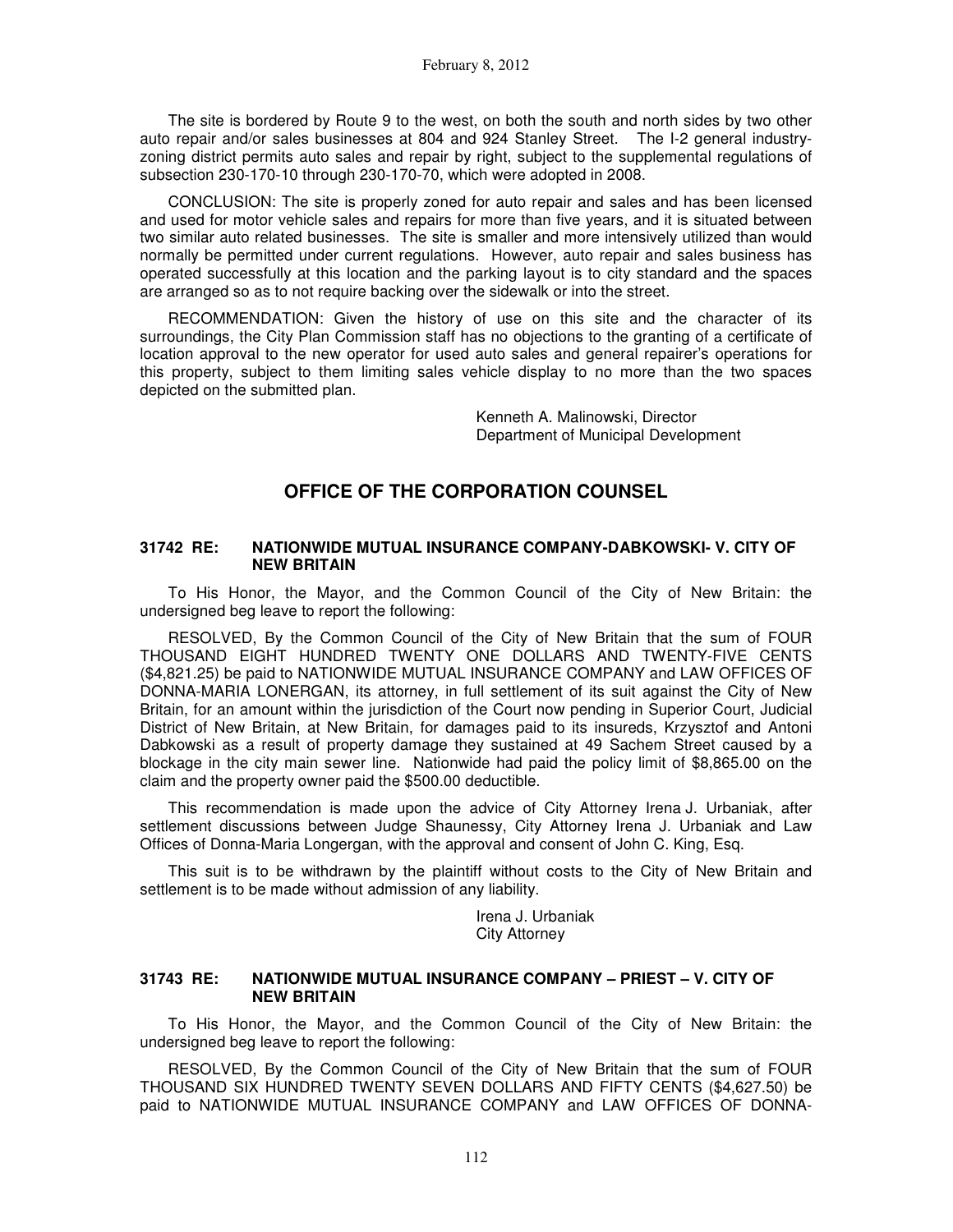MARIA LONERGAN, its attorney, and the sum of THREE THOUSAND SIX HUNDRED SEVEN DOLLARS AND SEVENTY-SEVEN CENTS (\$3,607.77) to be paid to TAMMY PRIEST as full settlement of their suit against the City of New Britain, for an amount within the jurisdiction of the Court now pending in Superior Court, Judicial District of New Britain, at New Britain, as a result of property damage sustained at 2049 Corbin Avenue caused by a blockage in the city main sewer line. Nationwide had paid the policy limit of \$9,255.00 and the property owners had paid in documented bills \$7,215.55.

This recommendation is made upon the advice of City Attorney Irena J. Urbaniak, after settlement discussions between Judge Shaunessy, City Attorney Irena J. Urbaniak and Law Offices of Donna-Maria Longergan, with the approval and consent of John C. King, Esq.

This suit is to be withdrawn by the plaintiff without costs to the City of New Britain and settlement is to be made without admission of any liability.

> Irena J. Urbaniak City Attorney

# **DEPARTMENT OF LICENSES, PERMITS AND INSPECTIONS**

### **31738-1 RE: INFESTATION OF VERMIN AT 20 LEO STREET**

To His Honor, the Mayor, and the Common Council of the City of New Britain: The undersigned beg leave to report the following:

This matter has been referred to the Health Department as it is under their jurisdiction.

Norman F. Wnuk Acting Director, LPI, CZEO

# **PURCHASING DEPARTMENT**

### **31744 RE: BEAVER STREET RECONSTRUCTION PROJECT FOR THE PUBLIC WORKS DEPARTMENT**

To His Honor, the Mayor, and the Common Council of the City of New Britain: The undersigned beg leave to report the following:

Public Bid No. 3582 was solicited and received in accordance with the Purchasing Ordinances of the City of New Britain for the Beaver Street Reconstruction Project for the Public Works Department. Funding is available for this purchase within the Public Work Department's Account Numbers, 255315005-5454, Beaver Street, DOT Grant, Construction Contracts and 0083058101-5454, Beaver Street, Construction Contracts.

Invitations to bid were solicited and the bid was duly advertised in the New Britain Herald and the Hartford Courant Newspapers, City and State of Connecticut's Department of Administration Services websites and mailed to thirty-four (34) Construction Companies. The Purchasing Agent did not receive any letters from the Construction Companies on the mailing list who indicated they could not provide a response to the bid request. The Responses received are on file in the Town Clerks Office.

The bids were reviewed for conformance to specifications by the Engineering Department and the Purchasing Agent. The Federal Government and the State of Connecticut will be reimbursing the City for ninety (90) percent of the total cost of this project. Therefore the Director of Public Works is recommending that the bid be awarded to Spazzarini Construction of Enfield,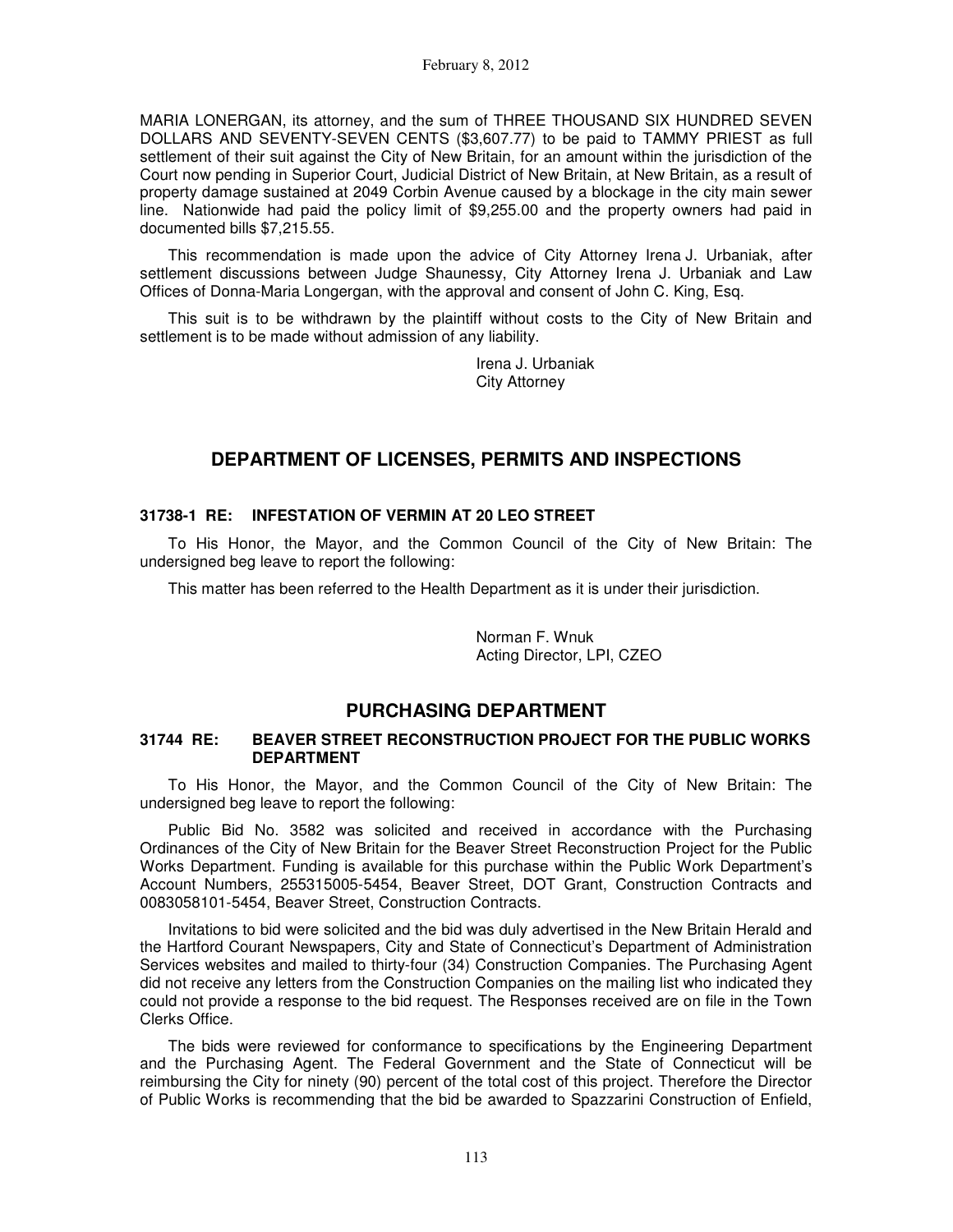CT who submitted the lowest responsible bid and met all of the bid specifications for the Beaver Street Reconstruction Project.

RESOLVED: That the Purchasing Agent is hereby authorized to issue a purchase order for \$1,925,697.35 and enter into a contract with Spazzarini Construction of Enfield, CT for the Beaver Street Reconstruction Project for the Public Works Department per the terms and specifications of Public Bid No. 3582.

> Jack Pieper Purchasing Agent

#### **31745 RE: TWO (2) NEW AERATING FOUNTAINS FOR THE PARKS AND RECREATION DEPARTMENT**

To His Honor, the Mayor, and the Common Council of the City of New Britain: the undersigned beg leave to report the following:

Public Bid No. 3635 was solicited and received in accordance with the Purchasing Ordinances of the City of New Britain for the purchase of two (2) new Aerating Fountains to be installed in ponds located within City Parks. Funding for this purchase of these two (2) new Aerating Fountains was approved by the Common Council at their October 13, 2010 meeting, Resolution # 31127-2, Appropriation and Bond Authorization for the purchase of various Capital Equipment and is available in the Parks and Recreation Department's account number, JL#0041900111-56122, Pond Aerators.

Invitations to bid were solicited and the bid was duly advertised in the New Britain Herald Newspaper, the City and State of Connecticut's Department of Administration Services websites and mailed to ten (10) Aerating Fountain Companies. The Purchasing Agent did not receive any letters from the Aerating Fountain Companies on the mailing list who indicted that they could not respond to the bid request. The Responses received are on file in the Town Clerks Office.

The bids were reviewed for conformance to specifications by the Parks and Recreation Department and the Purchasing Agent. The two (2) new Aerating Fountains will be installed in the ponds so they can circulate the water to control the growth of algae. The existing Aerating Fountains are old and were purchased in 1985. Parts to make needed repairs on these existing Aerating Fountains are becoming hard to obtain. Therefore the Director of the Parks and Recreation Department is recommending the bid be awarded to John Deere Landscapes of Cleveland, OH who was the lowest bidder and met all of the bid specifications.

RESOLVED: That the Purchasing Agent is hereby authorized to issue a Purchase Order for \$11,936.00 to John Deere Landscapes of Cleveland, OH for the Purchase and installation of two (2) new Aerating Fountains for the Parks and Recreation Department per the terms and specifications of Public Bid No. 3635.

> Jack Pieper Purchasing Agent

### **31746 RE: HEAVY DUTY TRENCH SHORING UNIT FOR THE PUBLIC WORKS DEPARTMENT**

To His Honor, the Mayor, and the Common Council of the City of New Britain: the undersigned beg leave to report the following:

Public Bid No. 3651 was solicited and received in accordance with the Purchasing Ordinances of the City of New Britain for the purchase of a Heavy Duty Trench Shoring Unit with accessories for the Public Works Department. Funding is available for this purchase from the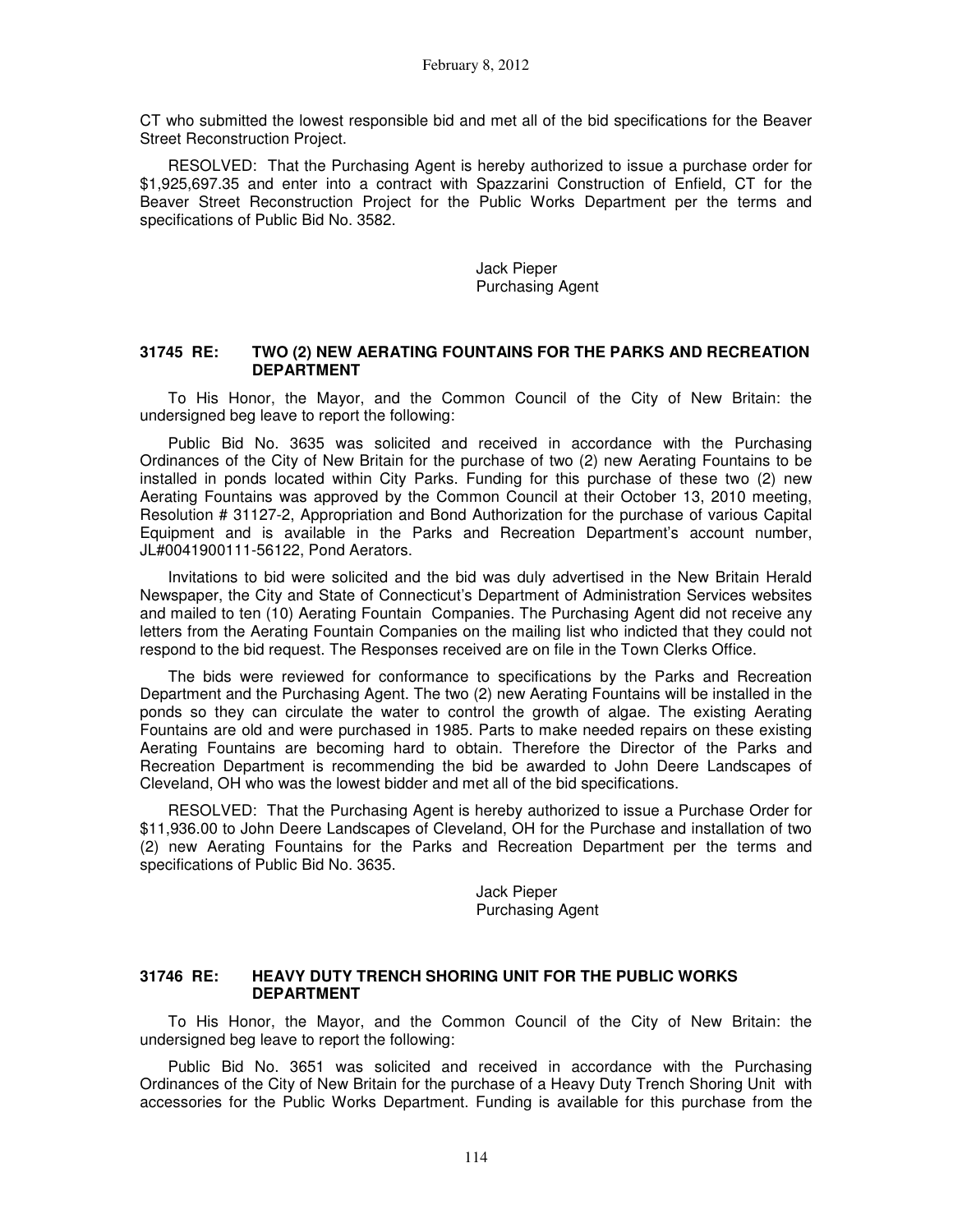Public Works Department's account number, 208315101-5660, Sewer Division, Vehcile and Equipment. .

Invitations to bid were solicited and the bid was duly advertised in the New Britain Herald Newspaper, the City and State of Connecticut's Department of Administration Services websites and mailed to ten (10) Construction Equipment Companies. The Purchasing Agent did not receive any letters from the Construction Equipment Companies on the mailing list who indicated that they could not respond to the bid request. The Responses received are on file in the Town Clerks Office.

The bid was reviewed for conformance to specifications by the Public Works Department Administration and the Purchasing Agent. Therefore the Director of the Public Works Department is recommending that the bid be awarded to 3D Leasing, Inc of Kaufman, TX who submitted the lowest responsible bid and met all of the bid specifications.

RESOLVED: That the Purchasing Agent is authorized to issue a purchase order for \$4,835.00 3D Leasing, Inc of Kaufman, TX for the purchase of a Heavy Duty Trench Shoring Unit with accessories for the New Britian Public Works Department per the terms and specifications of Public Bid No 3651.

> Jack Pieper Purchasing Agent

#### **31747 RE: COOPERATIVE PURCHASING – RIFLE AND PISTOL AMMUNITION FOR THE POLICE DEPARTMENT**

To His Honor, the Mayor, and the Common Council of the City of New Britain: the undersigned beg leave to report the following:

In accordance with City Code of Ordinances, Chapter 2, Article VIII, Division 1, Section 2-538 (a), a standing purchase order was requested by the Police Department for the following under the State of Connecticut's Cooperative Purchasing Plan:

| Supplier                   | Need Supplies               | <b>Total Price</b> |  |
|----------------------------|-----------------------------|--------------------|--|
| Eagle Point Gun/ TJ Morris | Rifle and Pistol Ammunition | \$37.300.00        |  |
| & Son Thorofare. NJ.       |                             |                    |  |

The New Britain Police Department requested a purchase order for Rifle and Pistol Ammunition utilizing the State of Connecticut's Contract Award #07PSX0219. Funds are available within the Police Department's account number 001211015-5614, Ammunitions and Explosives.

RESOLVED: That the Purchasing Agent is hereby authorized to issue a purchase order for \$37,300.00 to Eagle Point Gun/TJ Morris & Son of Thorofare, NJ for the purchase of Rifle and Pistol Ammunitions for the New Britain Police Department utilizing the State of Connecticut's Cooperative Purchasing Plan, Contract Award #07PSX0219.

> Jack Pieper Purchasing Agent

### **31748 RE: MARKETING CARTRIDGES FOR THE POLICE DEPARTMENT**

To His Honor, the Mayor, and the Common Council of the City of New Britain: the undersigned beg leave to report the following: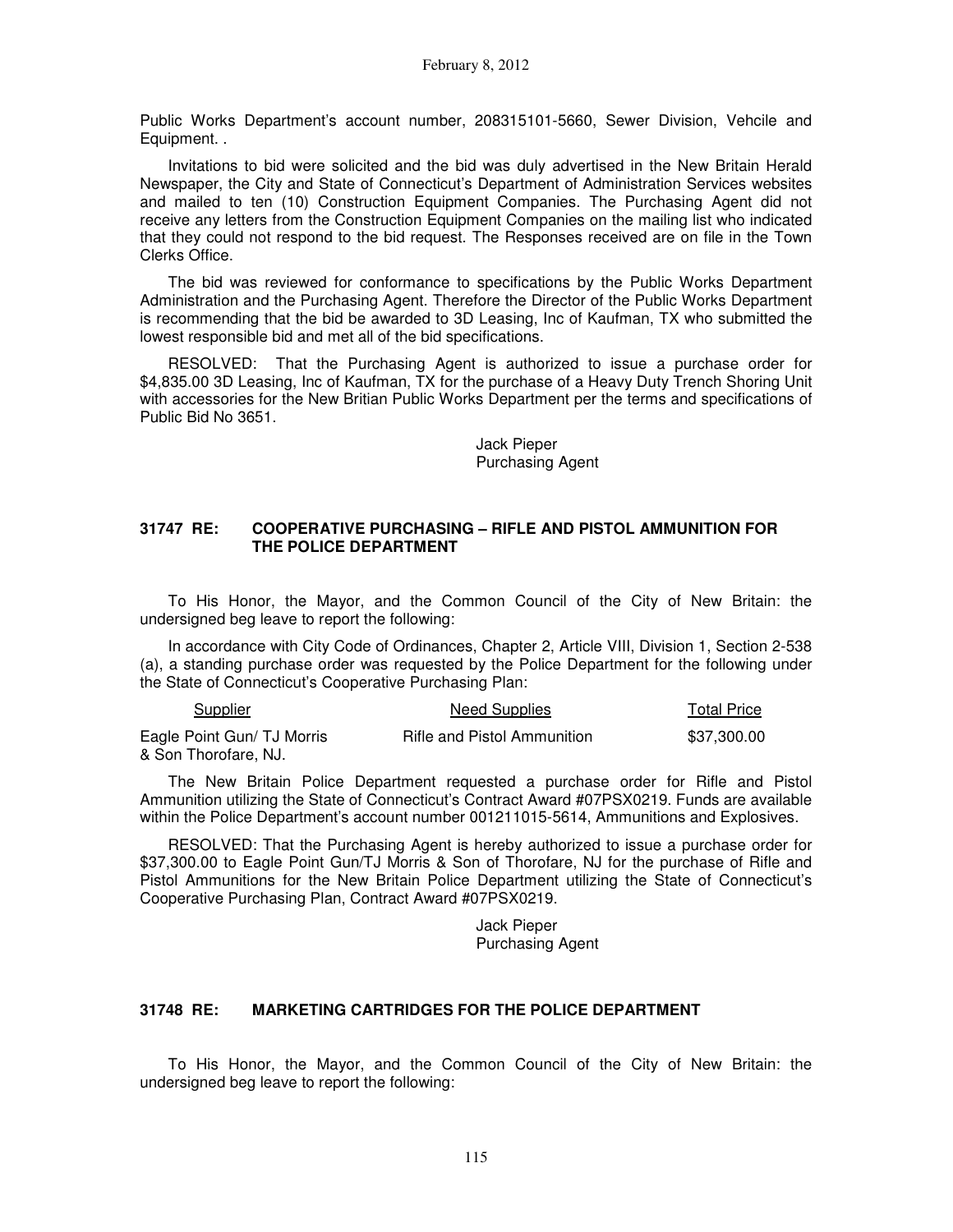In accordance with City Code of Ordinances, Chapter 2, Article VIII, Division 1, Section 2-538 (a), a purchase order was requested by the New Britain Police Department for the purchase of Marking Cartridges.

| Supplier                    | Need Supplies                 | <b>Total Price</b> |
|-----------------------------|-------------------------------|--------------------|
| Dedham Sportsman Center/AAA | Marking Cartridges of Various | \$12,040.00        |
| Police Supply               | Colors for Pistols and Rifles |                    |
| Dedham, MA.                 |                               |                    |

The New Britain Police Department requested the purchase of Marking Cartridges of various colors. These marking cartridges are shot out of pistols and rifles and are utilized in training of Police Officers. Simulation Operations, Inc is the manufacturer of these Marking Cartridges. Dedham Sportsman Center/AAA Police Supply is the only authorized distributor for Simulation Operations, Inc approved to sell in Connecticut. The Purchasing Agent has verified this and has documentation from Simulation Operations, Inc indicating this. Therefore bid solicitation for the purchase of the Marking Cartridges would not be beneficial to the City. Funding is available for this purchase in the Police Department's account numbers 001211015-5614, General Fund, Ammunitions and Explosives.

RESOLVED: That the Purchasing Agent is hereby authorized to issue a purchase order for \$12,040.00 to Dedham Sportsman Center/AA Police Supply of Dedham, MA for the purchase of Marking Cartridges needed for the training of Police Officers for the New Britain Police Department.

> Jack Pieper Purchasing Agent

### **31749 RE: TASER CARTRIDGES AND BATTERIES FOR THE POLICE DEPARTMENT**

To His Honor, the Mayor, and the Common Council of the City of New Britain: the undersigned beg leave to report the following:

In accordance with City Code of Ordinances, Chapter 2, Article VIII, Division 1, Section 2-538 (a), a purchase order was requested by the New Britain Police Department for the purchase of Taser Cartridges and Batteries.

| Supplier            | Need Supplies           | Quantity | Unit Price  | <b>Total Price</b> |
|---------------------|-------------------------|----------|-------------|--------------------|
| Taser International | <b>Taser Cartridges</b> | 250      | \$23.95     | \$5.987.50         |
| Scottsdale, AZ.     | Taser Batteries         | 30       | \$37.95     | \$1.138.50         |
|                     |                         |          | Total Cost: | \$7.126.00         |

The New Britain Police Department has requested the purchase of Taser Cartridges and Batteries. Taser International is the manufacturer of the Taser Cartridges and Batteries. They no longer have a dealer in the State of Connecticut where their products can be purchased. All purchases for the Taser Cartridges and Battery must be made directly from them. The Purchasing Agent verified this and has been in contact with Taser International. Therefore bid solicitation for the purchase of the Taser, Cartridges and Batteries would not be beneficial to the City. Funding is available for this purchase in the Police Department's account numbers 001211015-5614, General Fund, Ammunitions and Explosives.

RESOLVED: That the Purchasing Agent is hereby authorized to issue a purchase order for \$7,126.00 to Taser International of Scottsdale, AZ for the purchase of Taser, Cartridges and Batteries for the New Britain Police Department.

> Jack Pieper Purchasing Agent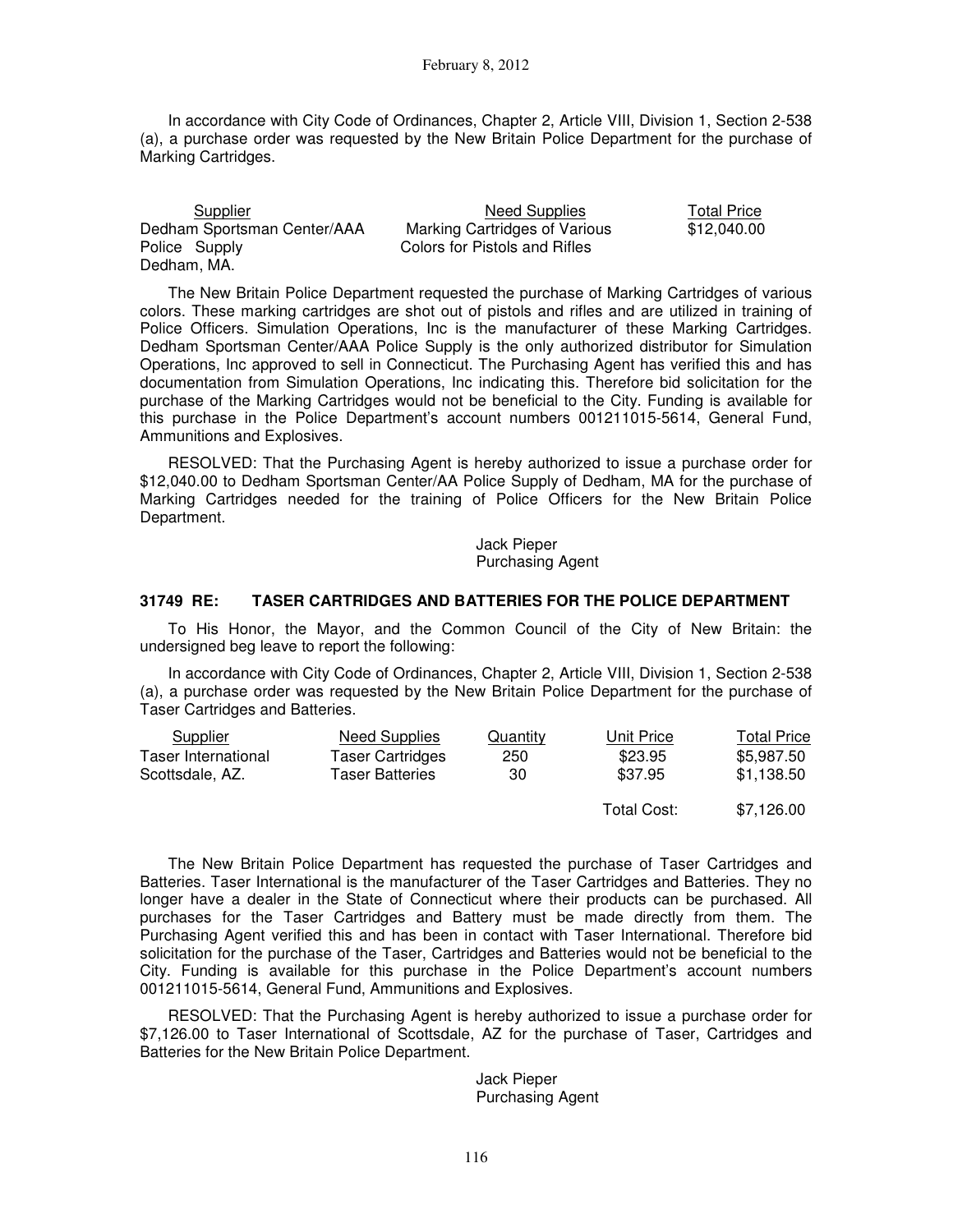#### **31750 RE: SMOKE GRENADES, DOOR LOCK BREACHERS AND RIOT CONTROL SPRAY FOR THE POLICE DEPARTMENT**

To His Honor, the Mayor, and the Common Council of the City of New Britain: the undersigned beg leave to report the following:

In accordance with City Code of Ordinances, Chapter 2, Article VIII, Division 1, Section 2-538 (a), a purchase order was requested by the New Britain Police Department for the purchase of Smoke Grenades, Door Lock Breachers and Riot Control Spray.

| Supplier                         | Need Supplies                    | <b>Total Price</b> |
|----------------------------------|----------------------------------|--------------------|
| Witmer Public Safety Group, Inc. | Smoke Grenades, Door Lock        | \$5.686.00         |
| Coatesville, PA.                 | Breachers and Riot Control Spray |                    |

The New Britain Police Department requested the purchase of Smoke Grenades, Door Lock Breachers and Riot Control Spray. Combined Tactical Systems is the manufacturer of these items. Witmer Public Safety Group, Inc is the only authorized distributor for Combined Tactical Systems in New England. The Purchasing Agent has verified this and has documentation from Combinded Tactical Systems that Witmer Public Safety Group, Inc is their sole source dealer in the area. Therefore bid solicitation for the purchase of the Smoke Grenades, Door Lock Breachers and Riot Control Spray would not be beneficial to the City. Funding is available for this purchase in the Police Department's account numbers 001211015-5614, General Fund, Ammunitions and Explosives.

RESOLVED: That the Purchasing Agent is hereby authorized to issue a purchase order for \$5,686.00 to Witmer Public Safety Group, Inc of Coatesville, PA. for the purchase of Smoke Grenades, Door Lock Breachers and Riot Control Spray for the New Britain Police Department.

> Jack Pieper Purchasing Agent

### **COMMITTEE ON ADMINISTRATION, FINANCE AND LAW**

### **31710-1 RE: PROPOSED AMENDMENT TO SEC. 2-584(C) OF THE ORDINANCES CONCERNING COMMISSION ON THE ARTS**

To His Honor, the Mayor, and the Common Council of the City of New Britain: the undersigned beg leave to report the following:

The Committee on Administration, Finance and Law at a regular meeting and public hearing held on Wednesday evening, February 1, 2012 at 7:00 p.m. in the Council Chambers to which was referred the matter of Item #31710 – Amending Section 2-584(c) of the Code of Ordinances regarding the New Britain Commission on the Arts voted to accept as amended and recommend that the following resolution be referred back to the Common Council with a favorable recommendation.

> Alderman Carlo Carlozzi, Jr. **Chair**

### **CLAIMS COMMITTEE**

### **31751 RE: SETTLEMENT OF CLAIMS: FRANK CHASE, ANTHONY TARACANI, ROBERT J. FERONE, JR.**

To His Honor, the Mayor, and the Common Council of the City of New Britain: the undersigned beg leave to report the following:

The Committee on Administration, Finance and Law and the standing claims sub-committee of the Committee on Administration, Finance and Law at a regular meeting held on Wednesday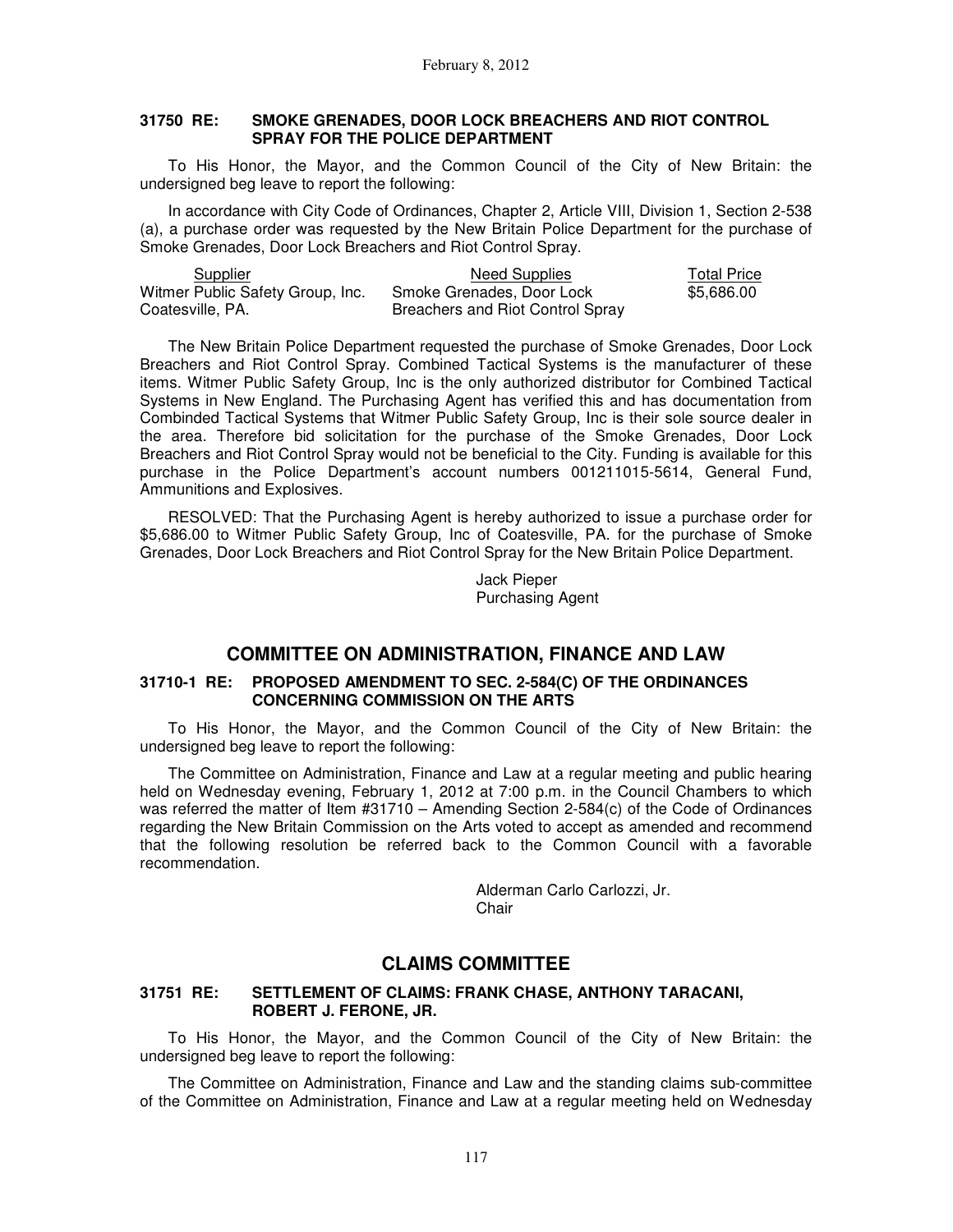evening, February 1, 2012 at 6:30 p.m. in Room 201, City Hall having held public hearings and made investigations of said claims, respectfully begs leave to recommend the following:

- A. RESOLVED; that Frank Chase of 24 Roxbury Road, New Britain, Conn. be given leave to withdraw his claim for property damage sustained in an accident on August 28, 2011; and BE IT FURTHER
- B. RESOLVED; that Anthony Taracani and Alan J. Rome, Esq., his attorney, be given leave to withdraw their claim for personal injuries and property damage sustained in an accident on October 4, 2010; and BE IT FURTHER
- C. RESOLVED; that the sum of \$9,140.68 be paid to Robert J. Ferone, Jr. of 39 Emily Drive, New Britain, Conn. in full settlement of his claim for property damage sustained in an accident on September 8, 2011.

Alderman Carlo Carlozzi, Jr. Chair

# **REPORTS OF LEGISLATIVE COMMITTEES, BOARDS, COMMISSIONS AND DEPARTMENTS**

## **COMMITTEE ON PLANNING, ZONING ANDHOUSING**

### **31713-2 RE: GRANTING A CERTIFICATE OF LOCATION TO ALLOW A MOTOR VEHICLE GENERAL REPAIRER'S AND AUTO DEALER'S LICENSE FOR PROPERTY AT 812 STANLEY ST. – RAM AUTO WORKS, LLC**

To His Honor, the Mayor, and the Common Council of the City of New Britain: the undersigned beg leave to report the following:

The Committee on Planning, Zoning and Housing at a regular meeting and public hearing held on Tuesday evening, February 7, 2012 at 7:00 p.m. in the Council Chambers to which was referred the matter of item #31713 – Andrzej Maslinski for RAM Auto Works, LLC seeks granting of a certificate of location approval to allow a motor vehicle general repairer's and auto dealer's license for property at 812 Stanley Street voted to accept and recommend that the following petition be referred back to the Common Council with a favorable recommendation.

#### Alderman Roy Centeno **Chair**

Petition #31713

To His Honor, the Mayor, and the Common Council of the City of New Britain: the undersigned beg leave to petition you Honorable body:

In accordance with Connecticut General Statutes Section 14-54, Andrzej Maslinski for RAM Auto Works, LLC seeks granting of a certificate of location approval from the Common Council, acting in its capacity as Zoning Commission of the City of New Britain, in order to allow a motor vehicle general repairer's and auto dealer's license for property at 812 Stanley Street, New Britain, Conn.

Said property is zoned I-2, which allows auto repair and auto dealers by right.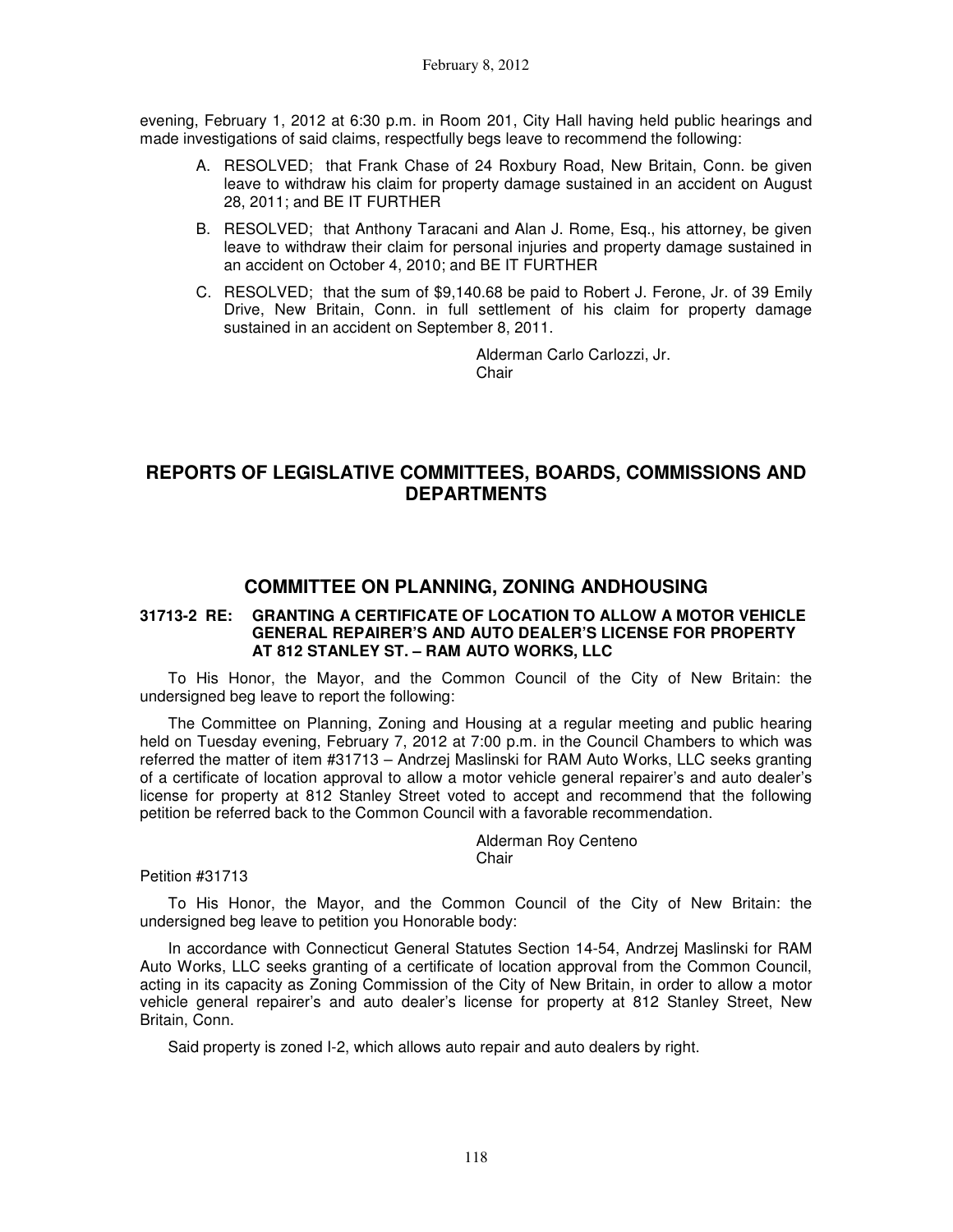Ald. Brown recused himself- he did not attend the meeting nor did he listen to the tape. Ald. Trueworthy moved to accept and adopt, seconded by Ald. Collins. So voted. Approved by Mayor Timothy O'Brien Jr. the 10th day of February 2012.

Ald. Brown returned to the Chambers.

# **RESOLUTIONS RETURNED FROM COMMITTEE**

#### **31710-2 RE: AMENDMENT TO SEC. 2-584(C) OF THE ORDINANCES INCREASING THE NUMBER OF MEMBERS ON THE ARTS COMMISSION FROM SEVEN TO FIFTEEN**

To His Honor, the Mayor, and the Common Council of the City of New Britain: the undersigned beg leave to recommend the adoption of the following:

Resolution Summary: PURPOSE. To increase the number of members on the New Britain Commission on the Arts from seven (7) to fifteen (15).

 BE IT ORDAINED BY THE COMMON COUNCIL OF THE CITY OF NEW BRITAIN that Section 2-584(c) of the Code of Ordinances, City of New Britain, be amended to read as follows (inserted text appears in *underline*; deleted text appears in strikethrough; new sections begin with the word [new]):

Sec. 2-584.

 (c) The New Britain Commission on the Arts is hereby established. The commission shall consist of  $f_{\text{out}}(4)$  twelve (12) members to be appointed by the mayor with the advice and consent of the council and three (3) members named by the Greater New Britain Arts Alliance (provided that of the members named by the Greater new Britain Arts Alliance, no more than two (2) shall be members of the same political party). The term of each member shall be two (2) years. The commission shall, in addition to its duties and responsibilities under subsection (d) of this section:

- (1) Make recommendations to the mayor and common council regarding any work of art which is in the custody or control of the city, including the public site for the display of such art;
- (2) When requested and subject to the availability of funds, to make funding recommendations to the mayor and common council on funding for local arts organizations and programs;
- (3) Advise the mayor and common council, with regard to a proposed removal, relocation or alteration of any public arts project or work of art in the possession of the city, to ensure proper preservation and display;
- (4) Work to ensure that works of art are properly integrated into the city building environments, especially in places open to the public; and
- (5) Compile and update an inventory of valuable works of art in the possession of the city. On an annual basis, conduct and catalog an inventory of valuable works of art, including all of the city's War Memorials. Working with the public works, park and recreation and the veteran's commission, provide a recommendation to the mayor and the city council on a maintenance schedule.

Alderman Carlo Carlozzi, Jr. By Request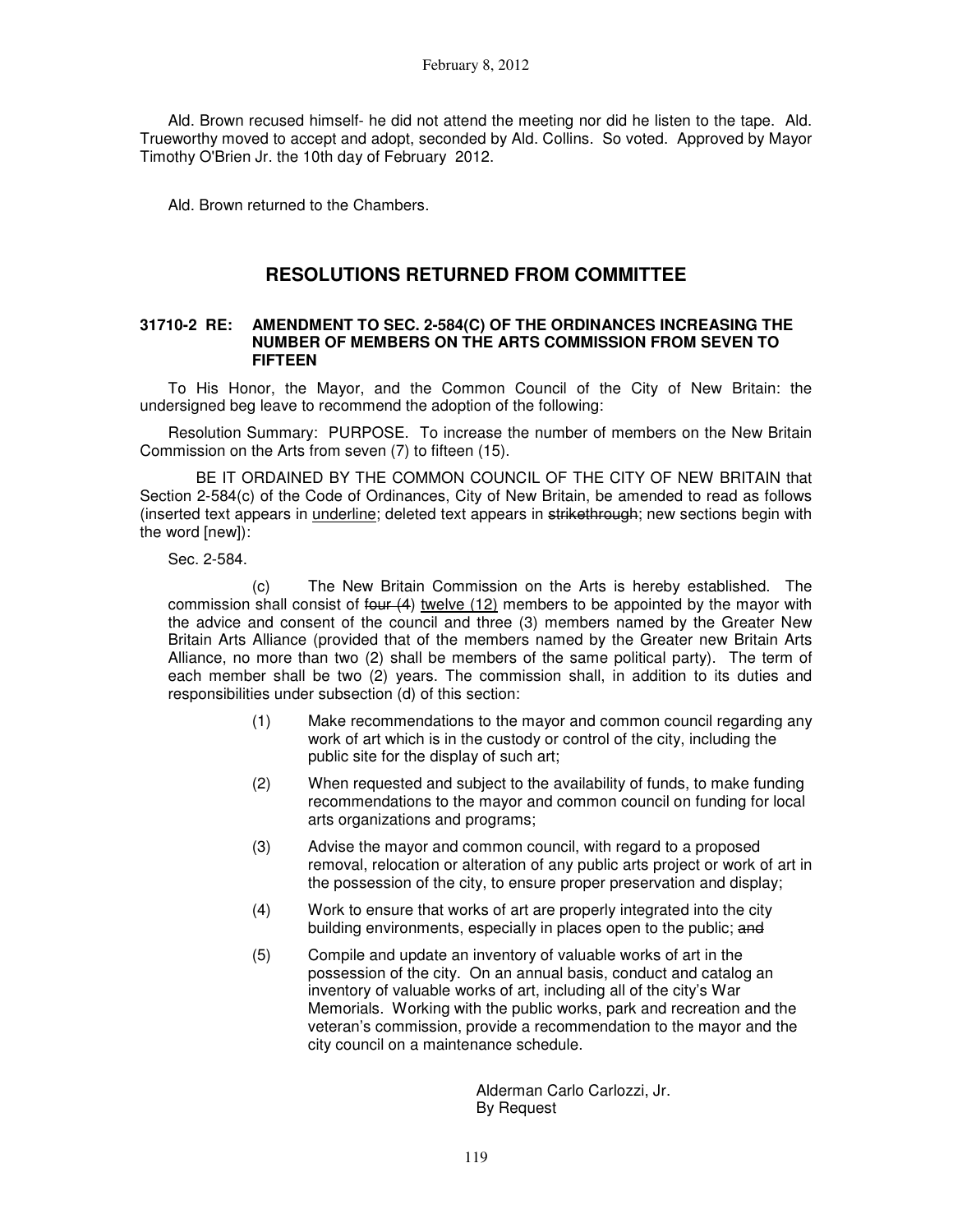Ald. Carlozzi moved to accept and adopt, seconded by Ald. Bielinski. So voted. Approved by Mayor Timothy O'Brien Jr. the 16th day of February 2012.

# **NEW BUSINESS**

## **RESOLUTIONS**

#### **31756 RE: PROPOSED AMENDMENT TO SEC. 17-2 OF THE ORDINANCES PROHIBITING THE SALE OF PARK LAND**

To His Honor, the Mayor, and the Common Council of the City of New Britain: the undersigned beg leave to recommend the adoption of the following:

Resolution Summary: PURPOSE. To prohibit the sale of park land.

BE IT ORDAINED BY THE COMMON COUNCIL OF THE CITY OF NEW BRITAIN that Section 17-2 of the Code of Ordinances, City of New Britain, be amended to read as follows (inserted text appears in underline; deleted text appears in strikethrough; new sections begin with the word [new]):

Sec. 17-2. Public hearing required before selling or leasing of any park land; sale of park land prohibited.

 (a) The common council may not vote on any resolution that provides for the donation, sale or lease of any city-owned park property without first holding a public hearing. Such public hearing must not be more than thirty (30) days nor less than three (3) days prior to the consideration of such resolution.

 (b) If a public hearing is scheduled, the city shall, in addition to any other applicable notice requirements, place a sign on each street frontage of the property that is the subject of the hearing. The sign(s) must be two  $(2)$  foot feet high and three  $(3)$  feet long (twenty-four (24) inches high by thirty-six (36) inches long), with black lettering on a white background. The sign must be made of one-eighth (1/8) inches thick pressed board or other durable material. Each sign shall be clearly visible from the street closest to the subject property and not be set back more than ten (10) feet from the property line and between two (2) and six (6) feet above grade at the property line.

 (c) Since it is found and declared that city–owned park property enhances the quality of life, community character and provides healthy and affordable recreational opportunities for the benefit of the public, the sale, discontinuance or change in use of any park property is prohibited.

> Alderman David DeFronzo Alderman Michael Trueworthy President of the Common Council

Ald. DeFronzo moved to accept and refer to the Consolidated Committee, seconded by Ald. Trueworthy. So voted. Approved by Mayor Timothy O'Brien Jr. the 16th day of February 2012.

#### **31752 RE: LOCAL BRIDGE PROGRAM SUPPLEMENTAL APPLICATION FOR GRANT – BROOKSIDE ROAD OVER WILLOW BROOK**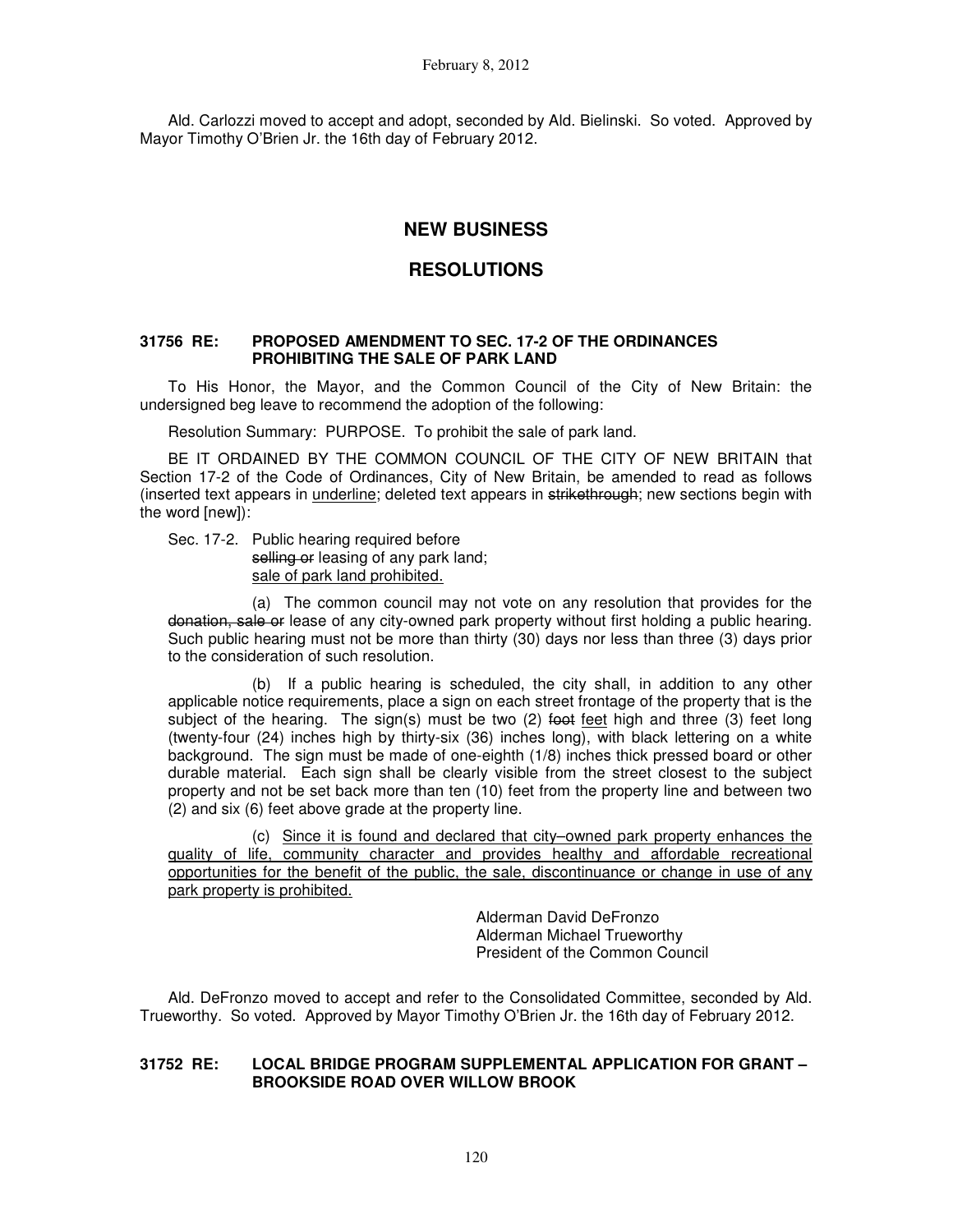To His Honor, the Mayor, and the Common Council of the City of New Britain: the undersigned beg leave to recommend the adoption of the following:

WHEREAS, the existing bridge on Brookside Road was structurally deficient and in need of replacement; and

WHEREAS, the Public Works Department, using its own forces, completed the bridge replacement in July, 2011 at a substantial savings over hiring a private contractor; and

WHEREAS, the Public Works Department has applied for a grant through the State of Connecticut Local Bridge Program and is eligible for 32.95% reimbursement on the total project cost, and based on an estimated total project cost of \$270,000 the grant amount would equate to approximately \$89,000; and

WHEREAS, one of the last components of the grant is to complete the Local Bridge Program Supplemental Application which requires an authorized signature from the municipality; NOW, THEREFORE, BE IT

 RESOLVED, that, Timothy E. O'Brien, Jr., Mayor of the City of New Britain is hereby authorized to sign the LOCAL BRIDGE PROGRAM SUPPLEMENTAL APPLICATION on behalf of the City of New Britain for Brookside Road over Willow Brook, Bridge No. 088012.

> Alderwoman Tonilynn Collins Alderwoman Eva Magnuszewski Alderman Carlo Carlozzi, Jr. Alderman Wilfredo Pabon Alderman Emmanuel Sanchez

Ald. Collins moved to accept and adopt, seconded by Ald. Magnuszewski. So voted. Approved by Mayor Timothy O'Brien Jr. the 16th day of February 2012.

#### **31753 RE: BUDGET AMENDMENT – RECONSTRUCTION OF BEAVER STREET - \$2,301,750**

To His Honor, the Mayor, and the Common Council of the City of New Britain: the undersigned beg leave to recommend the adoption of the following:

Where As, the City of New Britain has been selected to receive Federal Funds under the Urban Component of the Surface Transportation Program (STP) up to a maximum amount of reimbursement, for contract items and contingencies, to the City of \$2,301,750 for the Reconstruction of Beaver Street Project;

Where As, the project is located on municipally owned roads, the design has been completed in-house by the City of New Britain Engineering Department, construction inspection will be performed in-house and the construction phase will utilize the allotted federal funding, supplemented with City funds;

Therefore, Be It Resolved, that the budget amendment within the Special Revenue Fund be made as follows:

| Increase Expenditures:<br>255315005-5454 | <b>Construction Contracts</b> | \$2,301,750 |
|------------------------------------------|-------------------------------|-------------|
| Increase Revenues:<br>255315005-4222     | State of Connecticut          | \$2,301,750 |

Alderman Carlo Carlozzi, Jr. Alderwoman Tonilynn Collins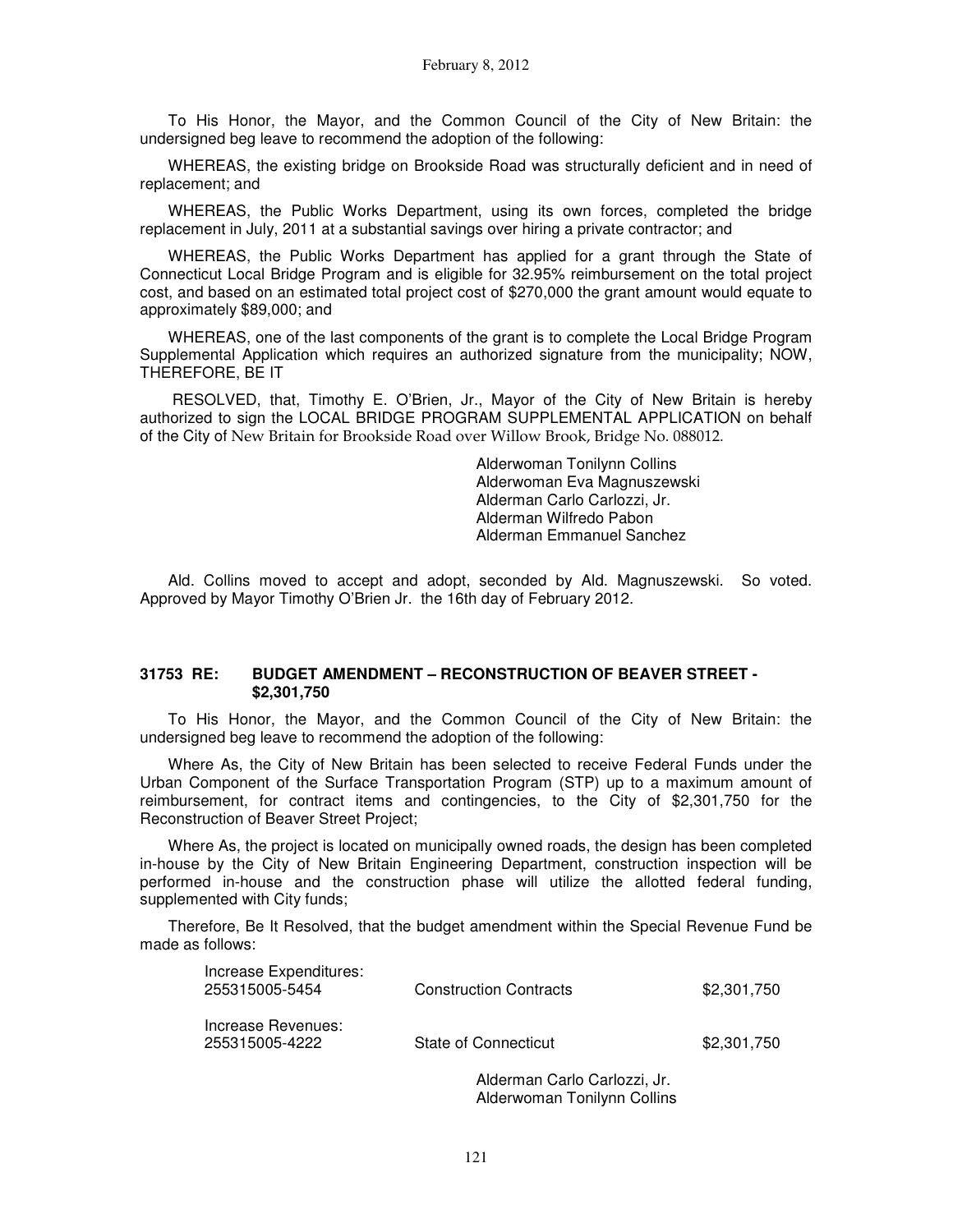Alderwoman Eva Magnuszewski Alderman Wilfredo Pabon Alderman Emmanuel Sanchez

Ald. Carlozzi moved to accept and adopt, seconded by Ald. Collins. So voted. Approved by Mayor Timothy O'Brien Jr. the 16th day of February 2012.

#### **31754 RE: PROPOSED AMENDMENT TO THE ORDINANCES ADDING A NEW SEC. 2- 53 HUD GRANTS COMMITTEE**

To His Honor, the Mayor, and the Common Council of the City of New Britain: the undersigned beg leave to recommend the adoption of the following:

Resolution Summary: PURPOSE. To establish a council committee to approve HUD grants.

BE IT ORDAINED BY THE COMMON COUNCIL OF THE CITY OF NEW BRITAIN that the Code of Ordinances, City of New Britain, be amended by adding a new Section 2-53 as follows (inserted text appears in underline; deleted text appears in strikethrough; new sections begin with the word [new]):

[new] Sec. 2-53. HUD Grants Committee

 (a) Establishment and composition. There is hereby established a HUD Grants Committee of the Common Council. Said HUD Grants Committee shall consist of all current members of the Common Council except for those members who have a conflict of interest as defined under the Conflict of Interest Regulations for HUD programs. The Chair shall be elected by the members of the Committee.

 (b) Duties. The HUD Grants Committee shall be responsible for the consideration and approval of all grants issued by HUD including but not limited to under the Community Development Block Grant Program, HOME Program and Emergency Shelter Grant Program.

> Alderman Michael Trueworthy President of the Common Council

Alderwoman Suzanne Bielinski Majority Leader

Ald. Trueworthy moved to accept and refer to the Committee on Planning, Zoning and Housing. Seconded by Ald. Bielinski. So voted. Approved by Mayor Timothy O'Brien Jr. the 16th day of February 2012.

#### **31755 RE: BUDGET AMENDMENT – POLICE DEPT. \$30,000**

To His Honor, the Mayor, and the Common Council of the City of New Britain: the undersigned beg leave to recommend the adoption of the following:

WHEREAS, the U. S. Department of Justice (USDOJ), has funding available under their Project Safe Neighborhoods, and

WHEREAS, these funds are to be used to assist in the investigation of crimes involving firearms and any gang activity, and

WHEREAS, these funds can be used for officer overtime, equipment or investigative expenses as set forth in the budget listed below, and require no cash match from the City, and

WHEREAS, that Mayor Timothy O'Brien be authorized to execute all grant documents with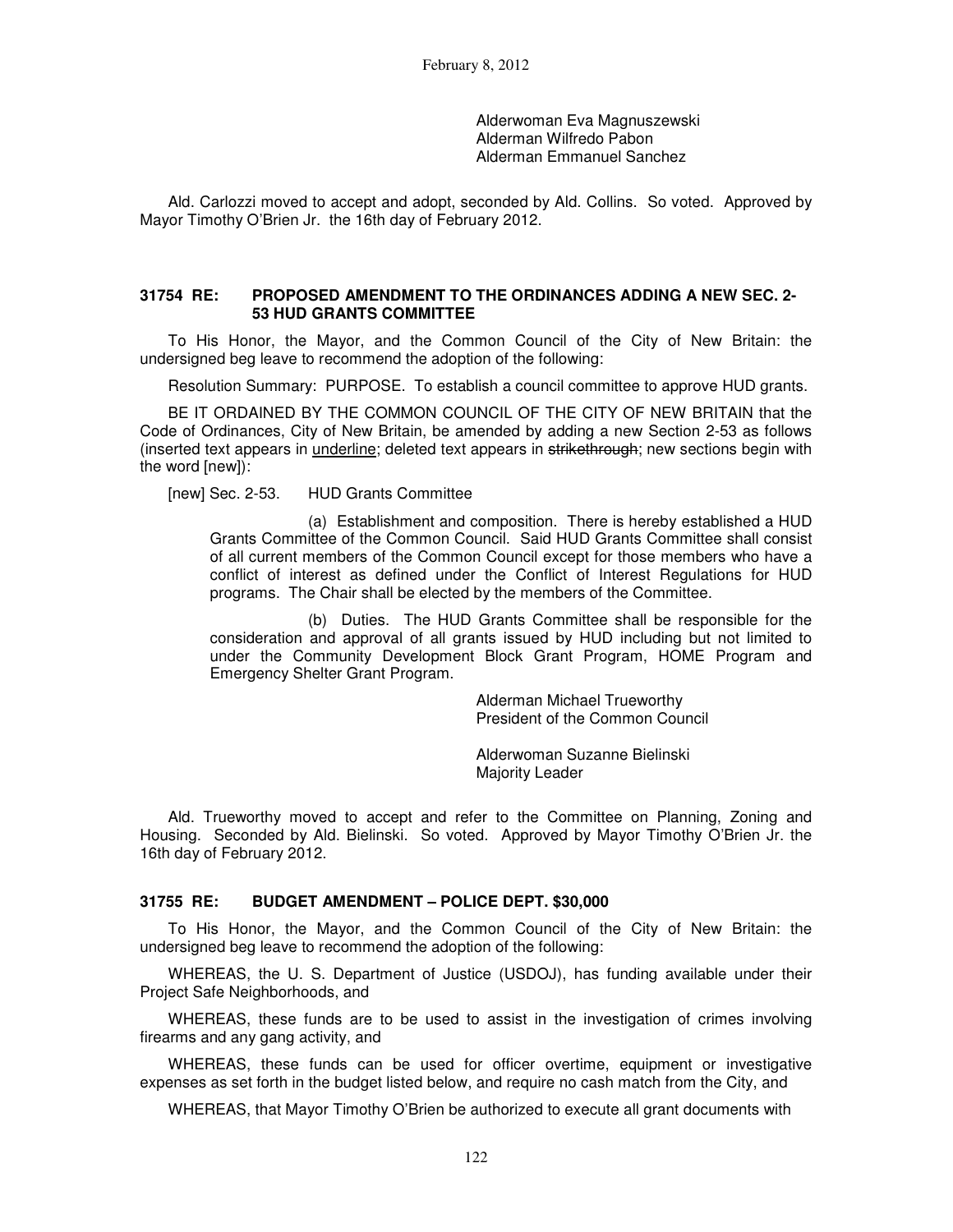the U. S. Department of Justice on behalf of the City of New Britain for the Project Safe Neighborhoods, in the sum of \$30,000, THEREFORE BE IT

RESOLVED, that a sum of \$30,000 be appropriated within the special revenue account structure as follows:

| Revenue:<br>217211136-4223                                          | Revenue – Federal                                             | \$30,000                                    |
|---------------------------------------------------------------------|---------------------------------------------------------------|---------------------------------------------|
| Expenditures:<br>217211136-5122<br>217211136-5740<br>217211136-5335 | Police Overtime<br>Equipment<br><b>Investigation Expenses</b> | \$15,000<br>\$10,000<br>\$5,000<br>\$30,000 |

Ald. Suzanne Bielinski - Police Liaison Ald. Carlo Carlozzi, Jr. - Police Liaison Ald. Roy Centeno - Police Liaison Ald. Lawrence Hermanowski- Police Liaison Ald. Wilfredo Pabon - Police Liaison Ald. Emmanuel Sanchez - Police Liaison

Ald. Bielinski moved to accept and adopt, seconded by Ald. Sanchez. So voted. Approved by Mayor Timothy O'Brien Jr. the 16th day of February 2012.

Ald. Trueworthy was granted a point of personal privilege and, although he is a Patriots fan, congratulated the Giants and their fans on the Giant's winning of Super Bowl XLVI.

Their being no further business to come before the Council, Ald. Trueworthy moved to adjourn, seconded by Ald. Bielinski. So voted. Meeting adjourned at 8:54 p.m.

ATTEST: Peter J. Denuzze, City Clerk